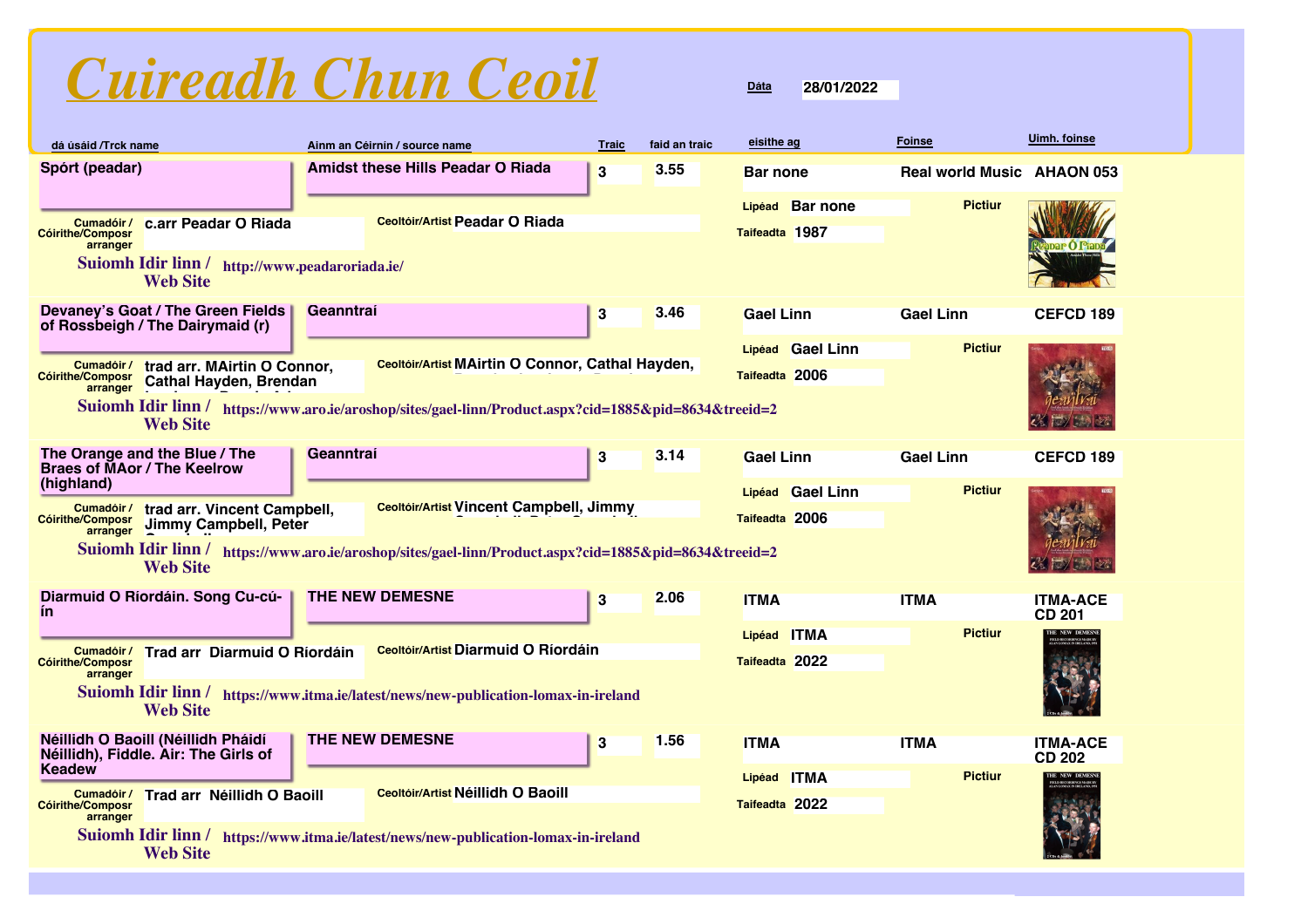| dá úsáid /Trck name                                  |                                                                     | Ainm an Céirnín / source name                                                       | <b>Traic</b> | faid an traic | eisithe ag            | <b>Foinse</b>    | Uimh. foinse                     |
|------------------------------------------------------|---------------------------------------------------------------------|-------------------------------------------------------------------------------------|--------------|---------------|-----------------------|------------------|----------------------------------|
|                                                      | Peigí Ní Scannail/Peggy Scannll.<br>Song A Mharcaigh ón Mumhain     | <b>THE NEW DEMESNE</b>                                                              | 3            | 1.06          | <b>ITMA</b>           | <b>ITMA</b>      | <b>ITMA-ACE</b><br><b>CD 201</b> |
|                                                      |                                                                     |                                                                                     |              |               | <b>ITMA</b><br>Lipéad | <b>Pictiur</b>   | THE NEW DEMES                    |
| Cumadóir /<br><b>Cóirithe/Composr</b><br>arranger    | Trad arr Peigí Ní Scannail                                          | Ceoltóir/Artist Peigí Ní Scannail                                                   |              |               | Taifeadta 2022        |                  |                                  |
|                                                      | <b>Web Site</b>                                                     | Suiomh Idir linn / https://www.itma.ie/latest/news/new-publication-lomax-in-ireland |              |               |                       |                  |                                  |
|                                                      | Eddie Moloney & Chet Coughlan,<br>flutes. Reels: The Maid among the | THE NEW DEMESNE                                                                     | $\bf{3}$     | 1.18          | <b>ITMA</b>           | <b>ITMA</b>      | <b>ITMA-ACE</b><br><b>CD 202</b> |
| <b>Roses, Shannon Breeze</b>                         |                                                                     |                                                                                     |              |               | <b>ITMA</b><br>Lipéad | <b>Pictiur</b>   | THE NEW DEMESN                   |
| <b>Cóirithe/Composr</b><br>arranger                  | Cumadóir/ Trad arr Eddie Moloney &<br><b>Chet Coughlan</b>          | Ceoltóir/Artist Eddie Moloney & Chet Coughlan                                       |              |               | Taifeadta 2022        |                  |                                  |
|                                                      | <b>Web Site</b>                                                     | Suiomh Idir linn / https://www.itma.ie/latest/news/new-publication-lomax-in-ireland |              |               |                       |                  |                                  |
| Gobnait Ní Chróinín. Song An<br><b>Cailín Aerach</b> |                                                                     | <b>THE NEW DEMESNE</b>                                                              | 3            | 2.04          | <b>ITMA</b>           | <b>ITMA</b>      | <b>ITMA-ACE</b><br><b>CD 201</b> |
|                                                      |                                                                     |                                                                                     |              |               | <b>ITMA</b><br>Lipéad | <b>Pictiur</b>   | THE NEW DEMESN                   |
| Cumadóir /<br><b>Cóirithe/Composr</b>                | Trad arr Gobnait Ní Chróinín                                        | <b>Ceoltóir/Artist Gobnait Ní Chróinín</b>                                          |              |               | Taifeadta 2022        |                  |                                  |
| arranger                                             | <b>Web Site</b>                                                     | Suiomh Idir linn / https://www.itma.ie/latest/news/new-publication-lomax-in-ireland |              |               |                       |                  |                                  |
| (r)                                                  | Dan Cronin's, Fire in Clann Rátha                                   | <b>Connie O' Connell</b>                                                            | 3            | 3.03          | <b>Shanachie</b>      | <b>Shanachie</b> | <b>Shanachie</b><br>78033        |
|                                                      |                                                                     |                                                                                     |              |               | Lipéad Shanachie      | <b>Pictiur</b>   | Connie O'Connell                 |
| Cumadóir /<br><b>Cóirithe/Composr</b>                | <b>C.Arr Connie O Connell</b>                                       | Ceoltóir/Artist Connie O Connell / Aine Ni                                          |              |               | Taifeadta 2000        |                  |                                  |
| arranger                                             | <b>Web Site</b>                                                     | Suiomh Idir linn / http://www.facebook.com/profile.php?id=1403623290&ref=ts         |              |               |                       |                  |                                  |
| Máire Ní Shúilleabháin. Song<br>Crónán na Bó         |                                                                     | <b>THE NEW DEMESNE</b>                                                              | $\bf{3}$     | 1.21          | <b>ITMA</b>           | <b>ITMA</b>      | <b>ITMA-ACE</b><br><b>CD 201</b> |
|                                                      |                                                                     |                                                                                     |              |               | Lipéad ITMA           | <b>Pictiur</b>   | THE NEW DEMES?                   |
| Cumadóir /<br>Cóirithe/Composr<br>arranger           | Trad arr Máire Ní<br>Shúilleabháin                                  | <b>Ceoltóir/Artist Máire Ní Shúilleabháin</b>                                       |              |               | Taifeadta 2022        |                  |                                  |
|                                                      | <b>Web Site</b>                                                     | Suiomh Idir linn / https://www.itma.ie/latest/news/new-publication-lomax-in-ireland |              |               |                       |                  |                                  |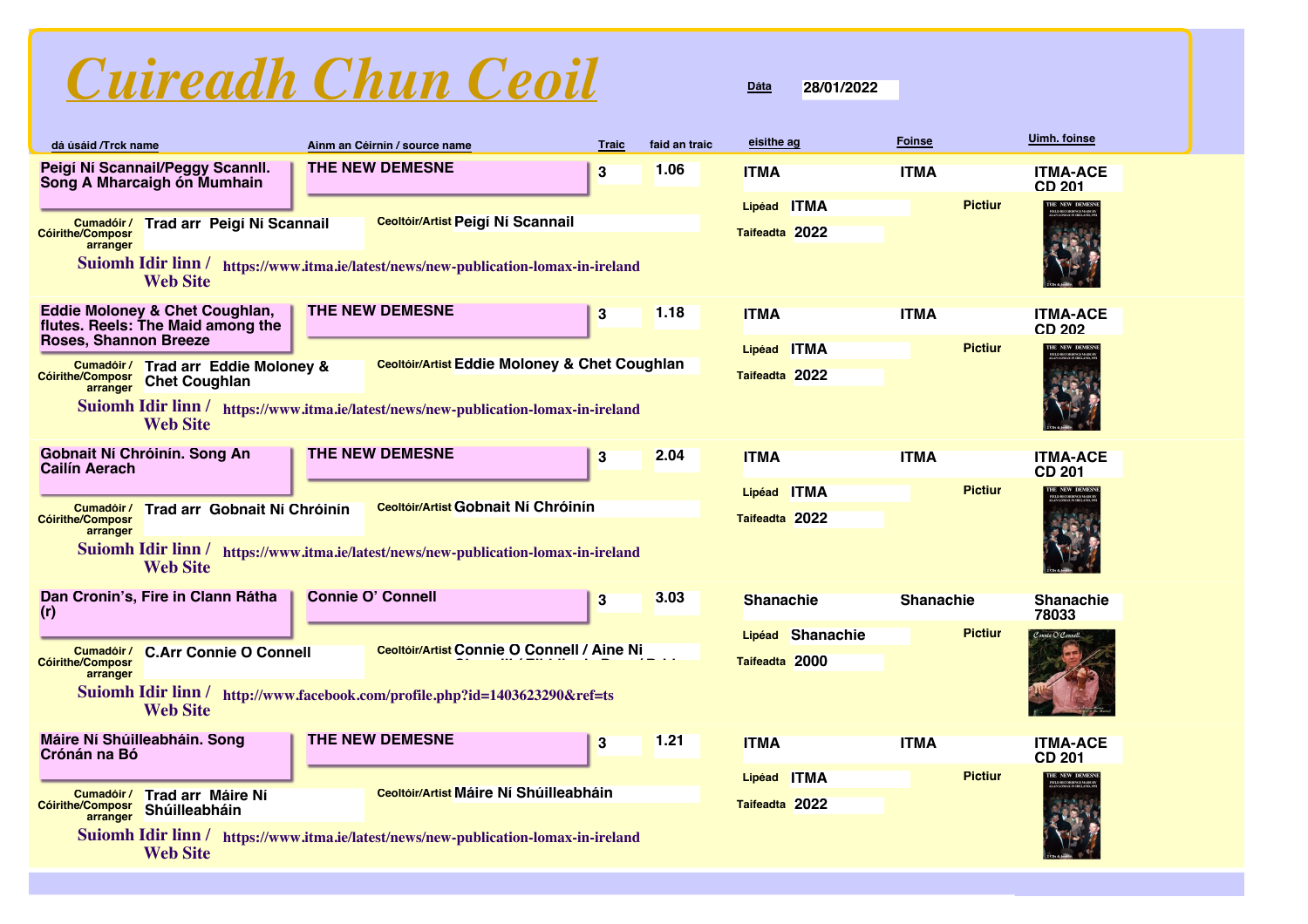

| dá úsáid /Trck name                                                                                          | Ainm an Céirnín / source name                                                                         | <b>Traic</b> | faid an traic | eisithe ag             | <b>Foinse</b>                          | Uimh. foinse                     |  |
|--------------------------------------------------------------------------------------------------------------|-------------------------------------------------------------------------------------------------------|--------------|---------------|------------------------|----------------------------------------|----------------------------------|--|
| The Gooseberry Bush / The<br><b>Limestone Rock (r)</b>                                                       | Geanntraí                                                                                             | 3            | 2.39          | <b>Gael Linn</b>       | <b>Gael Linn</b>                       | <b>CEFCD 189</b>                 |  |
|                                                                                                              |                                                                                                       |              |               | Lipéad Gael Linn       | <b>Pictiur</b>                         |                                  |  |
| trad arr. Joe Burke, Matt<br>Cumadóir /<br><b>Cóirithe/Composr</b><br><b>Molloy, Anne Conroy</b><br>arranger | Ceoltóir/Artist Joe Burke, Matt Molloy, Anne                                                          |              |               | Taifeadta 2006         |                                        |                                  |  |
| <b>Web Site</b>                                                                                              | Suiomh Idir linn / https://www.aro.ie/aroshop/sites/gael-linn/Product.aspx?cid=1885&pid=8634&treeid=2 |              |               |                        |                                        |                                  |  |
| Máire Ní Cheocháin. Song Cois<br>Abhann na Séad                                                              | <b>THE NEW DEMESNE</b>                                                                                | 3            | 2.37          | <b>ITMA</b>            | <b>ITMA</b>                            | <b>ITMA-ACE</b><br><b>CD 201</b> |  |
|                                                                                                              |                                                                                                       |              |               | Lipéad ITMA            | <b>Pictiur</b>                         | THE NEW DEMES?                   |  |
| Trad arr Máire Ní Cheocháin<br>Cumadóir /<br><b>Cóirithe/Composr</b>                                         | <b>Ceoltóir/Artist Máire Ní Cheocháin</b>                                                             |              |               | Taifeadta 2022         |                                        |                                  |  |
| arranger<br><b>Web Site</b>                                                                                  | Suiomh Idir linn / https://www.itma.ie/latest/news/new-publication-lomax-in-ireland                   |              |               |                        |                                        |                                  |  |
| The Plains of Boyle, The Friendly<br><b>Visit</b>                                                            | <b>Scaoil amach an Pocaide</b>                                                                        | 3            | 4.32          | <b>Raelach Records</b> | <b>Tony MacMahon</b><br>& Steve Cooney | <b>RRCD 005</b>                  |  |
|                                                                                                              |                                                                                                       |              |               | Lipéad Raelach         | <b>Pictiur</b>                         |                                  |  |
| Cumadóir /<br><b>Tony MacMahon / Steve</b><br><b>Cóirithe/Composr</b><br>Cooney<br>arranger                  | <b>Ceoltóir/Artist Tony MacMahon / Steve Cooney</b>                                                   |              |               | Taifeadta 2014         |                                        |                                  |  |
| <b>Web Site</b>                                                                                              | Suiomh Idir linn / https://raelachrecords.bandcamp.com/album/scaoil-amach-an-pocaide-live-in-spiddal  |              |               |                        |                                        |                                  |  |
| Beairtle O Conaola. Song: Amhrán<br>na mBréag                                                                | THE NEW DEMESNE                                                                                       | 3            | 2.34          | <b>ITMA</b>            | <b>ITMA</b>                            | <b>ITMA-ACE</b><br><b>CD 201</b> |  |
|                                                                                                              |                                                                                                       |              |               | Lipéad ITMA            | <b>Pictiur</b>                         | <b>HE NEW DEMES</b>              |  |
| Trad arr Beairtle O Conaola.<br>Cumadóir /<br><b>Cóirithe/Composr</b>                                        | Ceoltóir/Artist Beairtle O Conaola.                                                                   |              |               | Taifeadta 2022         |                                        |                                  |  |
| <b>Web Site</b>                                                                                              | arranger<br>Suiomh Idir linn / https://www.itma.ie/latest/news/new-publication-lomax-in-ireland       |              |               |                        |                                        |                                  |  |
| Aggie White, fiddle. Reel:<br><b>Maudabawn Chapel</b>                                                        | <b>THE NEW DEMESNE</b>                                                                                | $\bf{3}$     | 1.20          | <b>ITMA</b>            | <b>ITMA</b>                            | <b>ITMA-ACE</b><br><b>CD 201</b> |  |
|                                                                                                              |                                                                                                       |              |               | Lipéad ITMA            | <b>Pictiur</b>                         | THE NEW DEMES                    |  |
| <b>Trad arr Aggie White</b><br>Cumadóir /<br><b>Cóirithe/Composr</b><br>arranger                             | <b>Ceoltóir/Artist Aggie White</b>                                                                    |              |               | Taifeadta 2022         |                                        |                                  |  |
| <b>Suiomh Idir linn/</b><br><b>Web Site</b>                                                                  | https://www.itma.ie/latest/news/new-publication-lomax-in-ireland                                      |              |               |                        |                                        |                                  |  |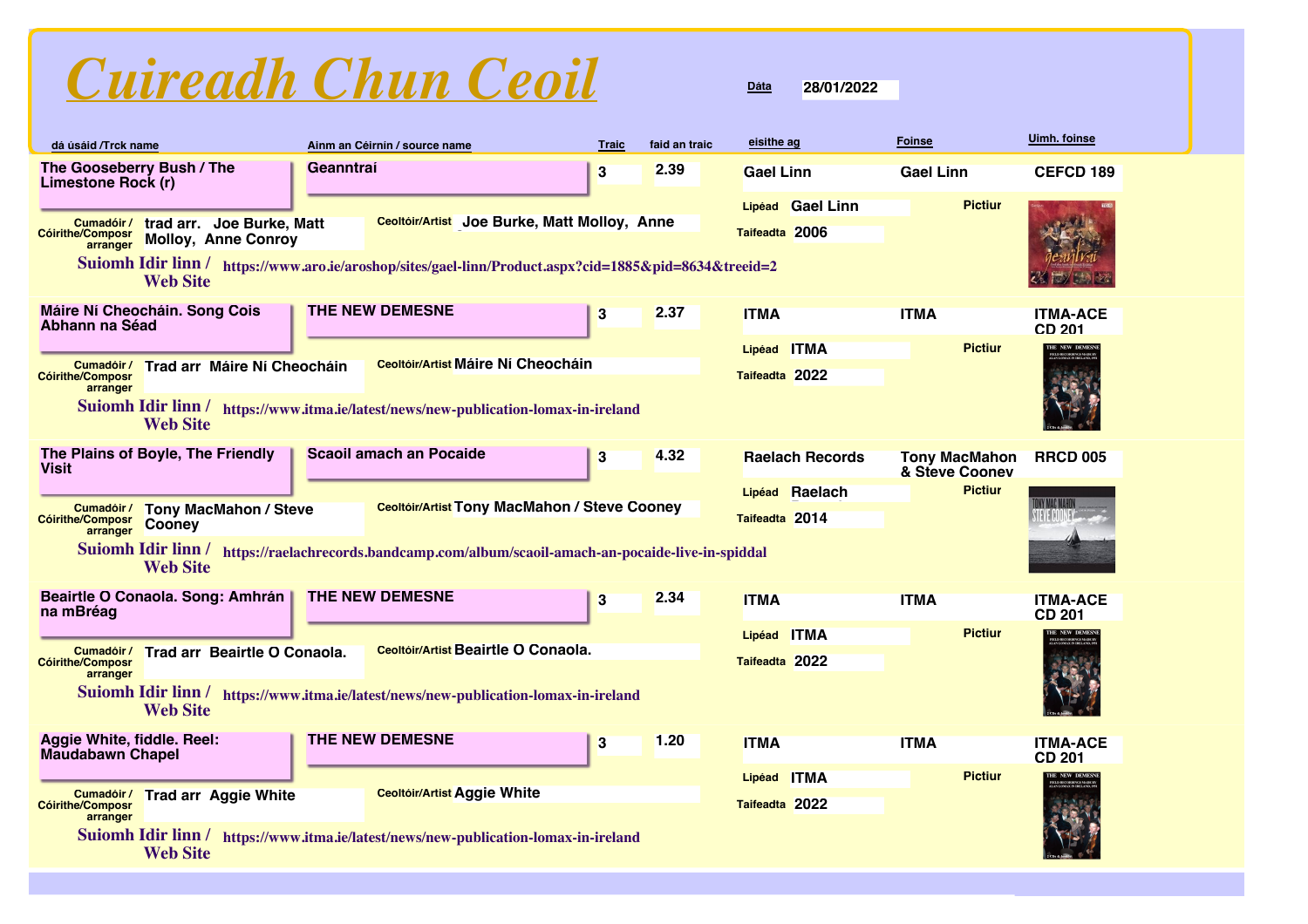| dá úsáid /Trck name                                                                                                                                         |                                                                       |  | Ainm an Céirnín / source name                                                       | <b>Traic</b> | faid an traic | eisithe ag     | <b>Foinse</b> |                | Uimh. foinse                     |
|-------------------------------------------------------------------------------------------------------------------------------------------------------------|-----------------------------------------------------------------------|--|-------------------------------------------------------------------------------------|--------------|---------------|----------------|---------------|----------------|----------------------------------|
| <b>An Bonnán Buí</b>                                                                                                                                        | Seán Jack Mac Donncha. Song:                                          |  | <b>THE NEW DEMESNE</b>                                                              | 3            | 3.48          | <b>ITMA</b>    | <b>ITMA</b>   |                | <b>ITMA-ACE</b><br><b>CD 201</b> |
|                                                                                                                                                             |                                                                       |  |                                                                                     |              |               | Lipéad ITMA    |               | <b>Pictiur</b> | THE NEW DEMES                    |
| <b>Ceoltóir/Artist Seán Jack Mac Donncha</b><br>Cumadóir/ Trad arr Seán Jack Mac<br>Taifeadta 2022<br><b>Cóirithe/Composr</b><br><b>Donncha</b><br>arranger |                                                                       |  |                                                                                     |              |               |                |               |                |                                  |
|                                                                                                                                                             | <b>Web Site</b>                                                       |  | Suiomh Idir linn / https://www.itma.ie/latest/news/new-publication-lomax-in-ireland |              |               |                |               |                |                                  |
| <b>Twelfth Day</b>                                                                                                                                          | <b>Ballinakill Ceili Band. Ree: The</b>                               |  | <b>THE NEW DEMESNE</b>                                                              | 3            | 1.40          | <b>ITMA</b>    | <b>ITMA</b>   |                | <b>ITMA-ACE</b><br><b>CD 202</b> |
|                                                                                                                                                             |                                                                       |  |                                                                                     |              |               | Lipéad ITMA    |               | <b>Pictiur</b> | THE NEW DEMES!                   |
| Cumadóir /<br><b>Cóirithe/Composr</b><br>arranger                                                                                                           | <b>Trad arr Ballinakill Ceili Band</b>                                |  | Ceoltóir/Artist Ballinakill Ceili Band                                              |              |               | Taifeadta 2022 |               |                |                                  |
|                                                                                                                                                             | <b>Web Site</b>                                                       |  | Suiomh Idir linn / https://www.itma.ie/latest/news/new-publication-lomax-in-ireland |              |               |                |               |                |                                  |
|                                                                                                                                                             | Elizabeth Cronin. Song: A Bhean<br>Ud Thios & conversation with Alan  |  | <b>THE NEW DEMESNE</b>                                                              | 3            | 3.08          | <b>ITMA</b>    | <b>ITMA</b>   |                | <b>ITMA-ACE</b><br><b>CD 201</b> |
| Lomax                                                                                                                                                       |                                                                       |  |                                                                                     |              |               | Lipéad ITMA    |               | <b>Pictiur</b> | THE NEW DEMESN                   |
| Cumadóir /<br><b>Cóirithe/Composr</b>                                                                                                                       | Trad arr Elizabeth Cronin.                                            |  | <b>Ceoltóir/Artist Elizabeth Cronin.</b>                                            |              |               | Taifeadta 2022 |               |                |                                  |
| arranger                                                                                                                                                    | <b>Web Site</b>                                                       |  | Suiomh Idir linn / https://www.itma.ie/latest/news/new-publication-lomax-in-ireland |              |               |                |               |                |                                  |
| <b>Reels: The Mason's Apron</b>                                                                                                                             | Aggie & Bridie White, fiddles.                                        |  | <b>THE NEW DEMESNE</b>                                                              | 3            | 1.23          | <b>ITMA</b>    | <b>ITMA</b>   |                | <b>ITMA-ACE</b><br><b>CD 202</b> |
|                                                                                                                                                             |                                                                       |  |                                                                                     |              |               | Lipéad ITMA    |               | <b>Pictiur</b> | THE NEW DEMES                    |
| Cumadóir /<br><b>Cóirithe/Composr</b><br>arranger                                                                                                           | Trad arr Aggie & Bridie White,                                        |  | <b>Ceoltóir/Artist Aggie &amp; Bridie White,</b>                                    |              |               | Taifeadta 2022 |               |                |                                  |
|                                                                                                                                                             | <b>Web Site</b>                                                       |  | Suiomh Idir linn / https://www.itma.ie/latest/news/new-publication-lomax-in-ireland |              |               |                |               |                |                                  |
|                                                                                                                                                             | Seán O Suilleabháin & Diarmuid O<br>Ríordáin. Song: Lá Ud na Meithile |  | THE NEW DEMESNE                                                                     | 3            | 1.30          | <b>ITMA</b>    | <b>ITMA</b>   |                | <b>ITMA-ACE</b><br><b>CD 201</b> |
|                                                                                                                                                             |                                                                       |  |                                                                                     |              |               | Lipéad ITMA    |               | <b>Pictiur</b> | THE NEW DEME                     |
| Cumadóir /<br>Cóirithe/Composr<br>arranger                                                                                                                  | Trad arr Seán O Suilleabháin<br>& Diarmuid Ó Ríordáin                 |  | Ceoltóir/Artist Seán O Suilleabháin & Diarmuid O                                    |              |               | Taifeadta 2022 |               |                |                                  |
|                                                                                                                                                             | <b>Web Site</b>                                                       |  | Suiomh Idir linn / https://www.itma.ie/latest/news/new-publication-lomax-in-ireland |              |               |                |               |                |                                  |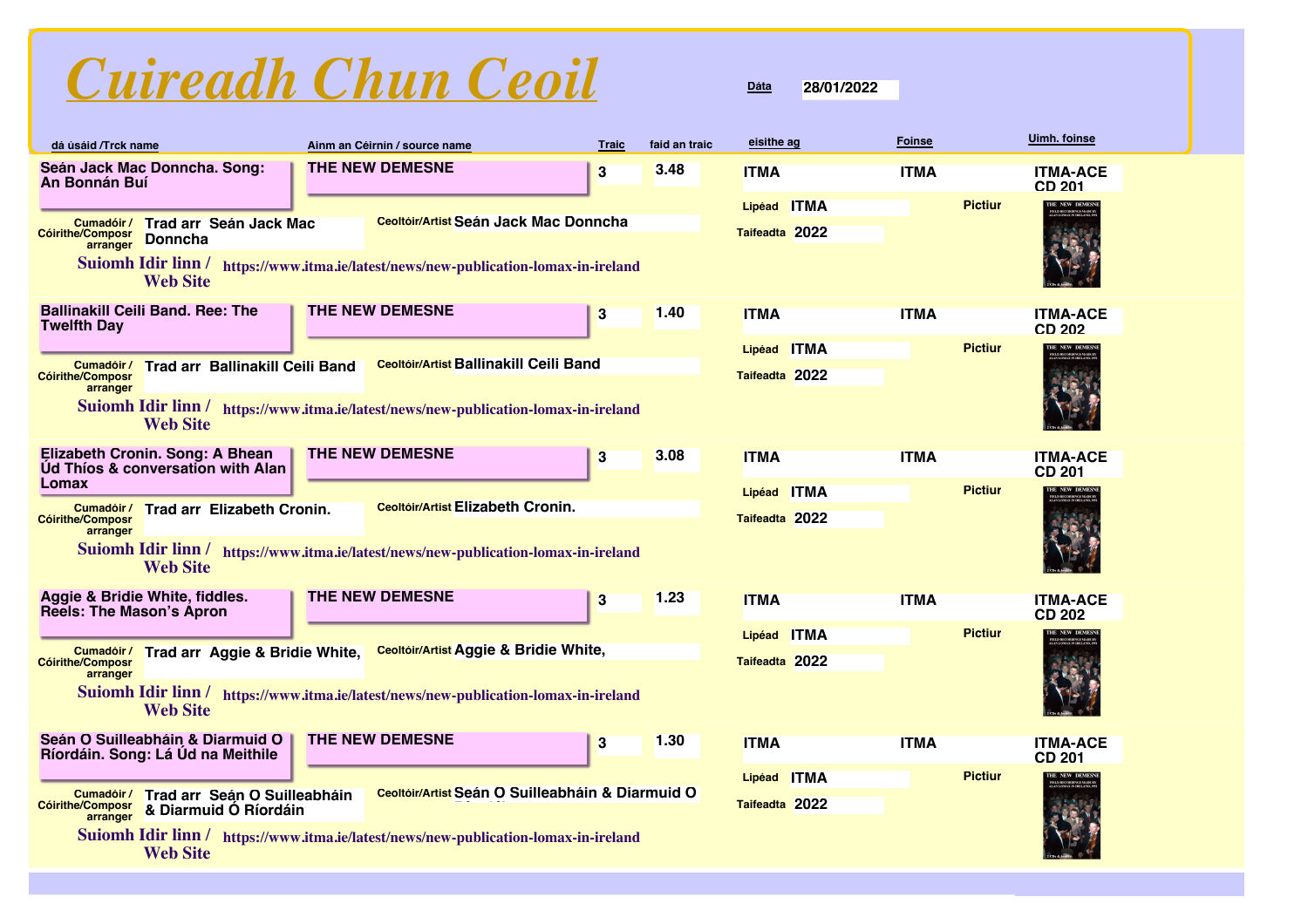| dá úsáid /Trck name                                                                    |                                                                      |                   | Ainm an Céirnín / source name                                                                                        | <b>Traic</b> | faid an traic | eisithe ag                            | <b>Foinse</b>                                                                       | <b>Uimh.</b> foinse                      |
|----------------------------------------------------------------------------------------|----------------------------------------------------------------------|-------------------|----------------------------------------------------------------------------------------------------------------------|--------------|---------------|---------------------------------------|-------------------------------------------------------------------------------------|------------------------------------------|
|                                                                                        | Séamus Ennis, uilleann pipes.<br>Hornpipes: The Groves, O'Dwyer's    |                   | THE NEW DEMESNE                                                                                                      | 3            | 4.14          | <b>ITMA</b>                           | <b>ITMA</b>                                                                         | <b>ITMA-ACE</b><br><b>CD 202</b>         |
| <b>Cóirithe/Composr</b><br>arranger                                                    | Cumadóir/ Trad arr Séamus Ennis,<br><b>Web Site</b>                  |                   | Ceoltóir/Artist Séamus Ennis,<br>Suiomh Idir linn / https://www.itma.ie/latest/news/new-publication-lomax-in-ireland |              |               | Lipéad ITMA<br>Taifeadta 2022         | <b>Pictiur</b>                                                                      | THE NEW DEMESN                           |
| Colm O Caodháin (Colm an                                                               | Bhlácaigh). Song: A Pheigí na                                        |                   | THE NEW DEMESNE                                                                                                      | 3            | 2.29          | <b>ITMA</b>                           | <b>ITMA</b>                                                                         | <b>ITMA-ACE</b><br><b>CD 202</b>         |
| gCarad<br><b>Cóirithe/Composr</b><br>arranger                                          | Cumadóir/ Trad arr Colm O Caodháin                                   |                   | <b>Ceoltóir/Artist Colm O Caodháin</b>                                                                               |              |               | Lipéad ITMA<br>Taifeadta 2022         | <b>Pictiur</b>                                                                      | THE NEW DEMESN                           |
|                                                                                        | <b>Web Site</b>                                                      |                   | Suiomh Idir linn / https://www.itma.ie/latest/news/new-publication-lomax-in-ireland                                  |              |               |                                       |                                                                                     |                                          |
| <b>Garret Barry's Reel &amp; The</b><br>Virginian (reels) with Tierna<br><b>Browne</b> |                                                                      | <b>The Legacy</b> |                                                                                                                      | 3            | 2.45          | O Loughlin                            | <b>Ronan Browne Peter Ronan Browne</b><br><b>Peter O Loughlin</b><br><b>Pictiur</b> | <b>RBPOL3</b>                            |
| <b>Cóirithe/Composr</b><br>arranger                                                    | O Loughlin                                                           |                   | Cumadóir/ Trad Arr. Ronan Browne Peter Ceoltóir/Artist Ronan Browne Peter O Loughlin                                 |              |               | Lipéad Ronan Browne<br>Taifeadta 2015 |                                                                                     | onan Browne & Peter O'Loug<br>The Legacy |
|                                                                                        | <b>Web Site</b>                                                      |                   | Suiomh Idir linn / http://crantemp.ronanbrowne.com/Home/Home.html                                                    |              |               |                                       |                                                                                     |                                          |
| an Fear i mBaile mé                                                                    | Cití Ní Ghallchóir. Song: Is Deas                                    |                   | THE NEW DEMESNE                                                                                                      | 3            | 2.19          | <b>ITMA</b>                           | <b>ITMA</b>                                                                         | <b>ITMA-ACE</b><br><b>CD 202</b>         |
| <b>Cóirithe/Composr</b><br>arranger                                                    | Cumadóir/ Trad arr Cití Ní Ghallchóir                                |                   | Ceoltóir/Artist Cití Ní Ghallchóir                                                                                   |              |               | Lipéad ITMA<br>Taifeadta 2022         | <b>Pictiur</b>                                                                      | THE NEW DEMESNI                          |
|                                                                                        | <b>Web Site</b>                                                      |                   | Suiomh Idir linn / https://www.itma.ie/latest/news/new-publication-lomax-in-ireland                                  |              |               |                                       |                                                                                     |                                          |
| is Made                                                                                | Mickey Doherty, fiddle. Jig& air:<br>Haste to the Wedding, The Match |                   | THE NEW DEMESNE                                                                                                      | 3            | 2.05          | <b>ITMA</b>                           | <b>ITMA</b>                                                                         | <b>ITMA-ACE</b><br><b>CD 202</b>         |
| <b>Cóirithe/Composr</b><br>arranger                                                    | Cumadóir/ Trad arr Mickey Doherty                                    |                   | <b>Ceoltóir/Artist Mickey Doherty</b>                                                                                |              |               | Lipéad ITMA<br>Taifeadta 2022         | <b>Pictiur</b>                                                                      | THE NEW DEMES                            |
|                                                                                        | Suiomh Idir linn/<br><b>Web Site</b>                                 |                   | https://www.itma.ie/latest/news/new-publication-lomax-in-ireland                                                     |              |               |                                       |                                                                                     |                                          |

### **Dáta 28/01/2022**



**ITMA ITMA ITMA-ACE CD 202**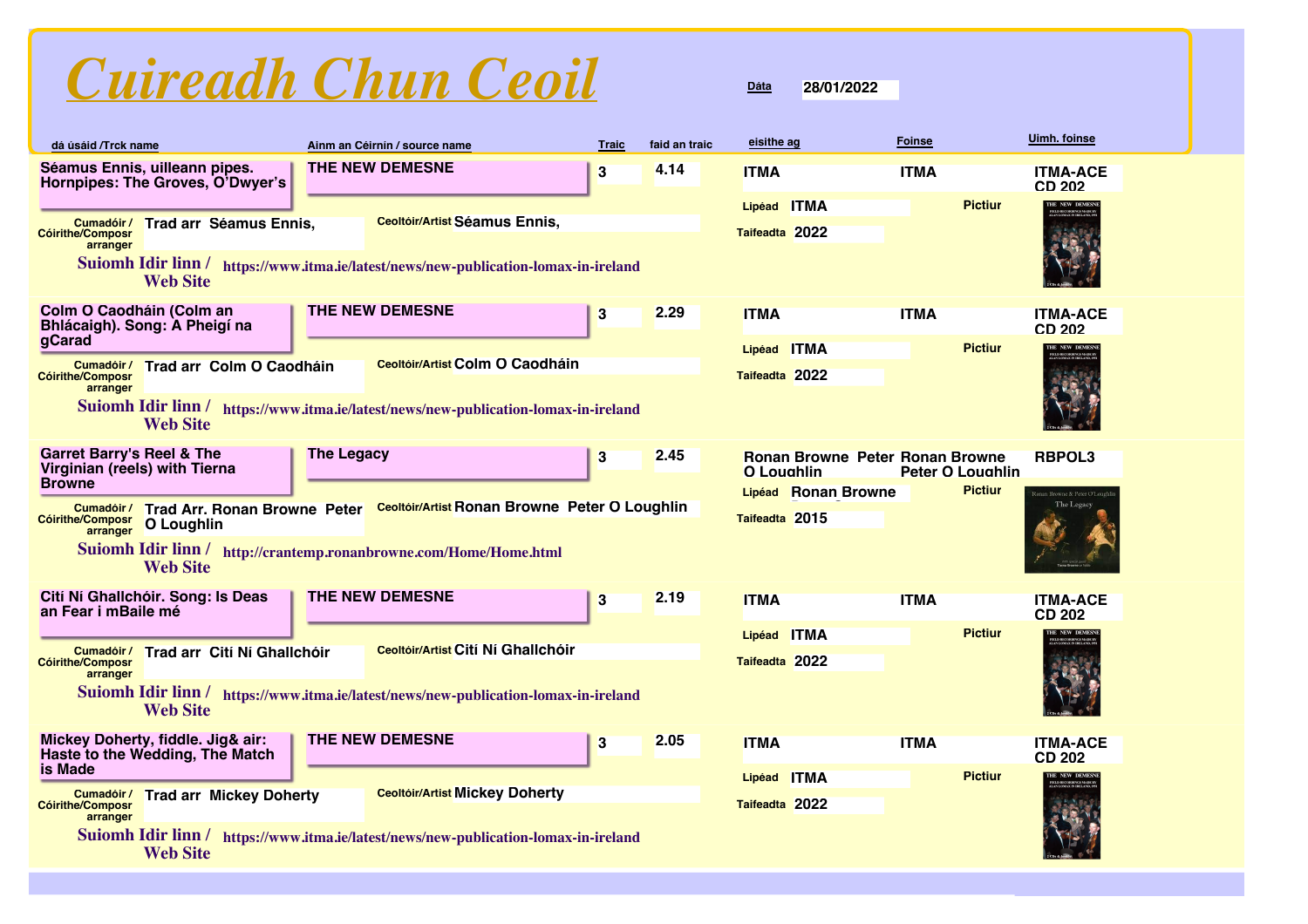

### **dá úsáid /Trck name eisithe ag Foinse Uimh. foinse Ainm an Céirnín / source name Traic faid an traic Seán 'ac Dhonncha (Johnny Joe Pheaitsín). Song: Bean an Fhir Rua ITMA ITMA ITMA-ACE THE NEW DEMESNE 3 Cumadóir / Trad arr Seán 'ac Dhonncha Cóirithe/Composr arranger Ceoltóir/Artist Seán 'ac Dhonncha Lipéad ITMA Taifeadta 2022 3.39 Suiomh Idir linn / https://www.itma.ie/latest/news/new-publication-lomax-in-ireland Web Site Pictiur The Fermoy Lasses & The Cup of Tea (reels) Ronan Browne Peter O Loughlin Ronan Browne Peter O Loughlin** The Legacy **Act 20 Million 12 Million 12 Million 13 Million 12 Million Roman Browne Peter Ronan Browne RBPOL3** Cumadóir / Trad Arr. Ronan Browne Peter Ceoltóir/Artist Ronan Browne Peter O Loughlin **O Loughlin Cóirithe/Composr arranger Ronan Browne Peter O Lipéad Taifeadta 2015 4.00 Suiomh Idir linn / http://crantemp.ronanbrowne.com/Home/Home.html Web Site Pictiur Meaigí Nic Dhonnncha (Meaigí Sheáinín Choilmín) Song: Mo Cheallacháin Fionn THE NEW DEMESNE 3 Trad arr Meaigí Nic Cumadóir / Dhonnncha Cóirithe/Composr arranger Ceoltóir/Artist Meaigí Nic Dhonnncha Lipéad ITMA Taifeadta 2022 1.58 Suiomh Idir linn / https://www.itma.ie/latest/news/new-publication-lomax-in-ireland Web Site Pictiur Humours of DerryKissane / Ride a mile (j) Connie O' Connell 3 Cumadóir / Trad. Arr Connie O Connell Cóirithe/Composr arranger Connie O Connell / Aine Ni Ceoltóir/Artist Lipéad Shanachie Taifeadta 2000 2.22 Suiomh Idir linn / http://www.facebook.com/profile.php?id=1403623290&ref=ts Web Site Pictiur Mickey Cronin (Plantation). Song: Gleann Cam ITMA ITMA ITMA-ACE THE NEW DEMESNE 3 Cumadóir / Trad arr Mickey Cronin (Plantation) arranger Cóirithe/Composr Ceoltóir/Artist Mickey Cronin (Plantation) Lipéad ITMA Taifeadta 2022 1.02 Suiomh Idir linn / https://www.itma.ie/latest/news/new-publication-lomax-in-ireland Web Site Pictiur**

# **CD 202**

### **CD 202**



| <b>O</b> Loughlin | <b>Ronan Browne Peter Ronan Browne</b> | Peter O Loughlin | <b>RBPOL3</b>                              |
|-------------------|----------------------------------------|------------------|--------------------------------------------|
|                   | Lipéad Ronan Browne                    | <b>Pictiur</b>   | Ronan Browne & Peter O'Lough<br>The Legacy |

**Dáta**

**28/01/2022**

| <b>ITMA</b>   | <b>ITMA</b> |                | <b>ITMA-ACE</b><br>CD 202                                                  |
|---------------|-------------|----------------|----------------------------------------------------------------------------|
| Lipéad ITMA   |             | <b>Pictiur</b> | THE NEW DEMESNE<br>FIELD RECORDINGS MADE BY<br>ALAN LOMAX IN IRELAND, 1951 |
| aifeadta 2022 |             |                |                                                                            |

| <b>Shanachie</b>                   | <b>Shanachie</b> | <b>Shanachie</b><br>78033 |
|------------------------------------|------------------|---------------------------|
| Lipéad Shanachie<br>Taifeadta 2000 | <b>Pictiur</b>   | Connie O'Connell          |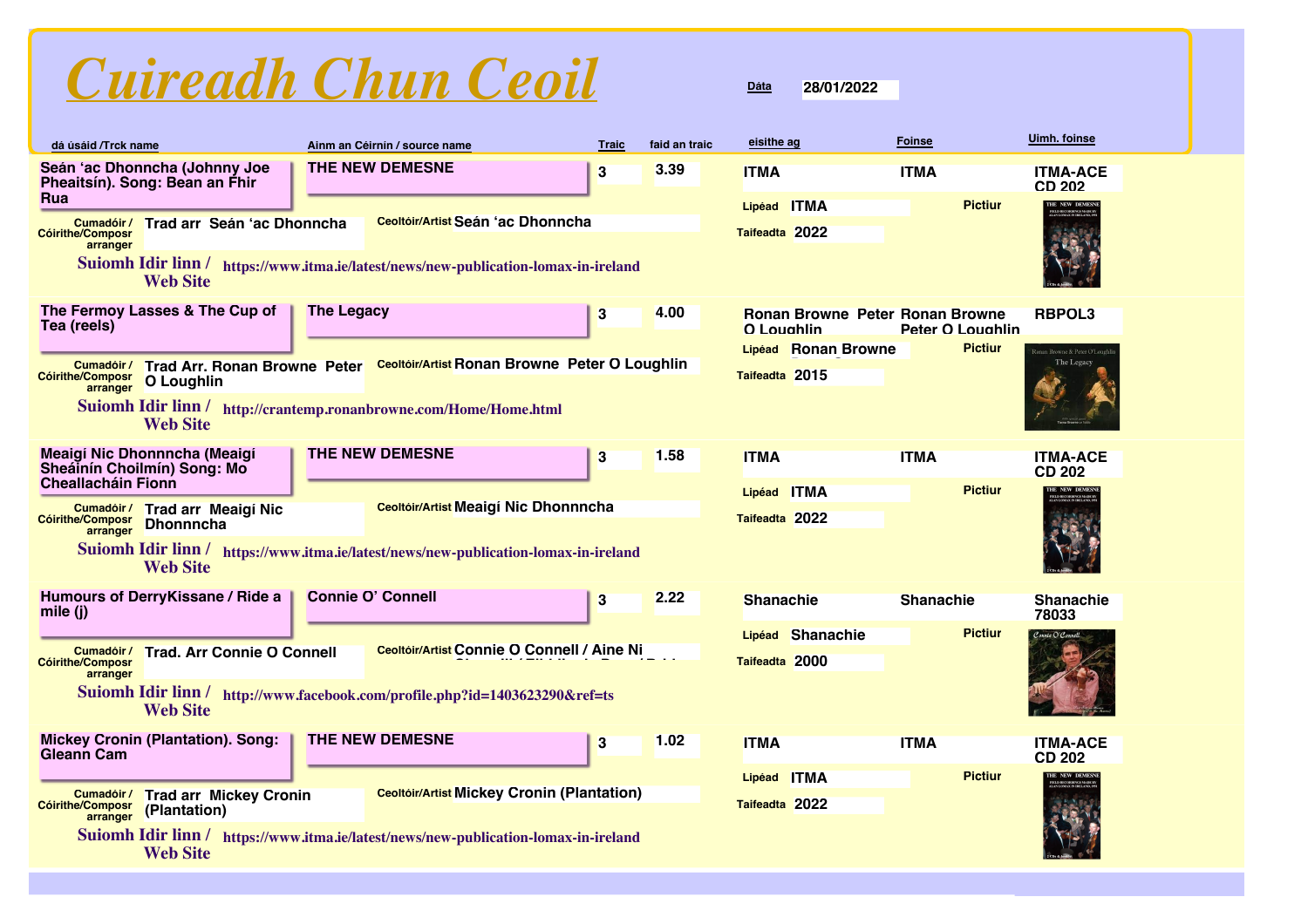

| dá úsáid /Trck name                                                                                            |                                                                                                                                          |                    | Ainm an Céirnín / source name                                                                        | <b>Traic</b> | faid an traic | eisithe ag                                           | <b>Foinse</b>                          | <b>Uimh. foinse</b>                        |
|----------------------------------------------------------------------------------------------------------------|------------------------------------------------------------------------------------------------------------------------------------------|--------------------|------------------------------------------------------------------------------------------------------|--------------|---------------|------------------------------------------------------|----------------------------------------|--------------------------------------------|
|                                                                                                                | A Chailleach! Do Mhairís Mé, Old<br><b>Tipperary &amp; The Humours of</b><br>Lisheen (jigs) with Tierna Browne                           | <b>The Legacy</b>  |                                                                                                      | 3            | 3.36          | <b>Ronan Browne Peter Ronan Browne</b><br>O Loughlin | <b>Peter O Loughlin</b>                | <b>RBPOL3</b>                              |
| Lipéad Ronan Browne<br>Ceoltóir/Artist Ronan Browne Peter O Loughlin<br>Cumadóir/ Trad Arr. Ronan Browne Peter |                                                                                                                                          |                    |                                                                                                      |              |               |                                                      | <b>Pictiur</b>                         | onan Browne & Peter O'Loughl<br>The Legacy |
| Taifeadta 2015<br>Cóirithe/Composr<br>arranger<br>O Loughlin                                                   |                                                                                                                                          |                    |                                                                                                      |              |               |                                                      |                                        |                                            |
|                                                                                                                | <b>Web Site</b>                                                                                                                          |                    | Suiomh Idir linn / http://crantemp.ronanbrowne.com/Home/Home.html                                    |              |               |                                                      |                                        |                                            |
| The Wounded Huzzar.                                                                                            |                                                                                                                                          |                    | <b>Scaoil amach an Pocaide</b>                                                                       | 3            | 5.17          | <b>Raelach Records</b>                               | <b>Tony MacMahon</b><br>& Steve Coonev | <b>RRCD 005</b>                            |
|                                                                                                                |                                                                                                                                          |                    | <b>Ceoltóir/Artist Tony MacMahon / Steve Cooney</b>                                                  |              |               | Lipéad Raelach                                       | <b>Pictiur</b>                         |                                            |
| <b>Cóirithe/Composr</b><br>arranger                                                                            | <b>Cumadóir/ Tony MacMahon / Steve</b><br>Cooney                                                                                         |                    |                                                                                                      |              |               | Taifeadta 2014                                       |                                        |                                            |
|                                                                                                                | <b>Web Site</b>                                                                                                                          |                    | Suiomh Idir linn / https://raelachrecords.bandcamp.com/album/scaoil-amach-an-pocaide-live-in-spiddal |              |               |                                                      |                                        |                                            |
| Nóiníní)                                                                                                       | The Garden of Daisies (Gairdín na                                                                                                        |                    | <b>Scaoil amach an Pocaide</b>                                                                       | $\bf{3}$     | 2.59          | <b>Raelach Records</b>                               | <b>Tony MacMahon</b><br>& Steve Coonev | <b>RRCD 005</b>                            |
|                                                                                                                |                                                                                                                                          |                    |                                                                                                      |              |               | Lipéad Raelach                                       | <b>Pictiur</b>                         |                                            |
| Cumadóir /<br><b>Cóirithe/Composr</b><br>arranger                                                              | <b>Tony MacMahon / Steve</b><br>Cooney                                                                                                   |                    | Ceoltóir/Artist Tony MacMahon / Steve Cooney                                                         |              |               | Taifeadta 2014                                       |                                        |                                            |
|                                                                                                                | <b>Web Site</b>                                                                                                                          |                    | Suiomh Idir linn / https://raelachrecords.bandcamp.com/album/scaoil-amach-an-pocaide-live-in-spiddal |              |               |                                                      |                                        |                                            |
| <b>The Bold Trainer</b>                                                                                        | (R Hannan)                                                                                                                               | <b>The Tempest</b> |                                                                                                      | 3            | 3.09          | Na Piobairi Uileann                                  | Na Piobairi<br><b>Uileann</b>          | NPUCD016                                   |
|                                                                                                                |                                                                                                                                          |                    | <b>Ceoltóir/Artist Robbie Hannan</b>                                                                 |              |               | Na Piobairi<br>Lipéad                                | <b>Pictiur</b>                         | The Tempest                                |
| Cumadóir /<br><b>Cóirithe/Composr</b><br>arranger                                                              | <b>Trad arr Robbie Hannan</b>                                                                                                            |                    |                                                                                                      |              |               | Taifeadta 2008                                       |                                        |                                            |
|                                                                                                                | $\mathbf{v}$ , $\mathbf{v}$ , $\mathbf{v}$ , $\mathbf{v}$ , $\mathbf{v}$ , $\mathbf{v}$ , $\mathbf{v}$ , $\mathbf{v}$<br><b>Web Site</b> |                    | Suiomh Idir linn / http://store.pipers.ie/store/product/1389/The-Tempest-%28Robbie-Hannan%29---/     |              |               |                                                      |                                        |                                            |
| (R Hannan)                                                                                                     | The West Wind/Seán Reid's Fancy                                                                                                          | <b>The Tempest</b> |                                                                                                      | $\bf{3}$     | 3.00          | Na Piobairi Uileann                                  | Na Piobairi<br><b>Uileann</b>          | NPUCD016                                   |
| Cumadóir /                                                                                                     | <b>Trad arr Robbie Hannan</b>                                                                                                            |                    | <b>Ceoltóir/Artist Robbie Hannan</b>                                                                 |              |               | Lipéad Na Piobairi                                   | <b>Pictiur</b>                         | The Tempest                                |
| <b>Cóirithe/Composr</b><br>arranger                                                                            |                                                                                                                                          |                    |                                                                                                      |              |               | Taifeadta 2008                                       |                                        |                                            |
|                                                                                                                | Suiomh Idir linn /<br><b>Web Site</b>                                                                                                    |                    | http://store.pipers.ie/store/product/1389/The-Tempest-%28Robbie-Hannan%29---/                        |              |               |                                                      |                                        |                                            |